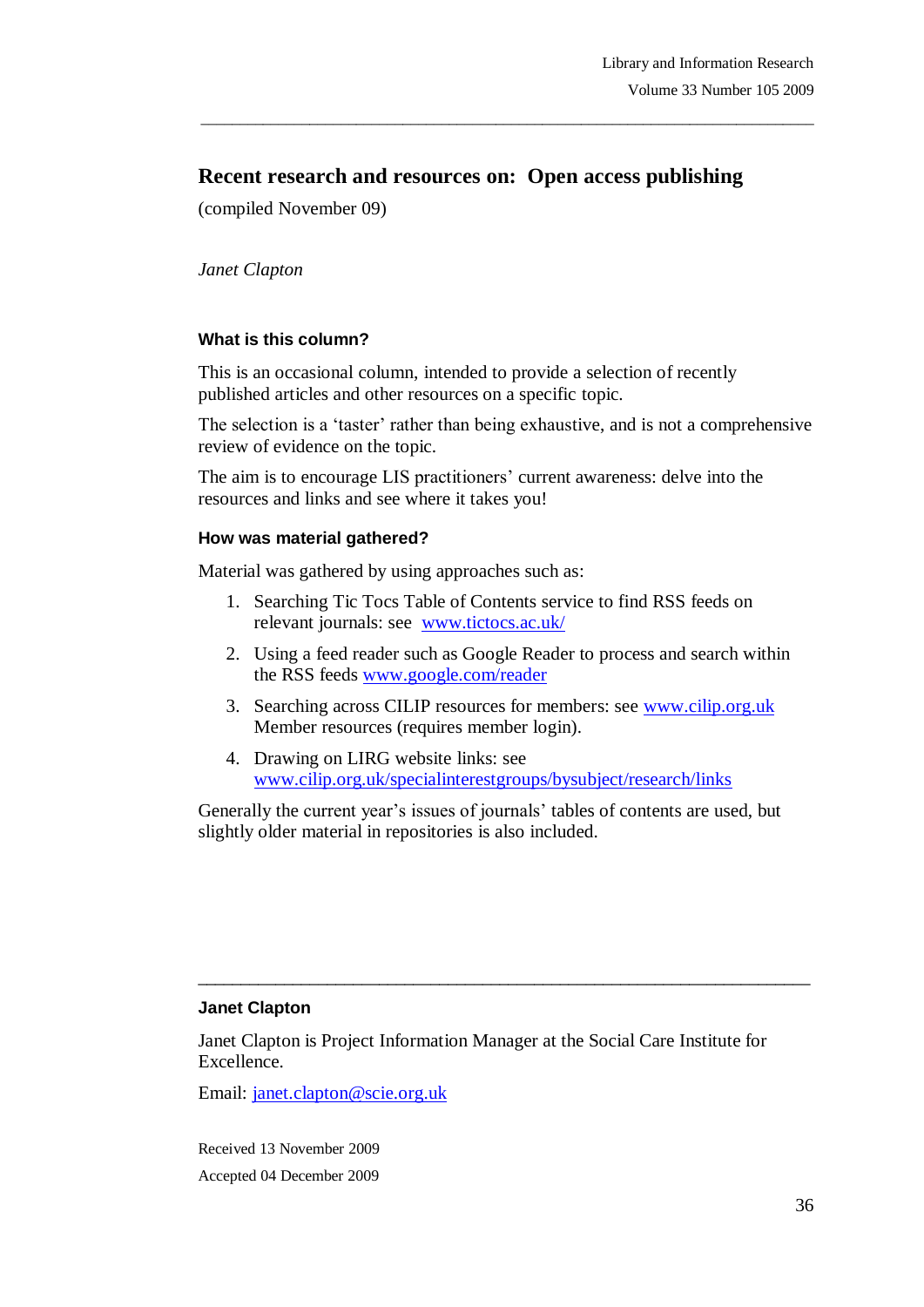#### **What is "Open Access?"**

"Open Access" is a model of research publication where material is freely available on the internet. There is debate around the impact and utility of this type of approach.

\_\_\_\_\_\_\_\_\_\_\_\_\_\_\_\_\_\_\_\_\_\_\_\_\_\_\_\_\_\_\_\_\_\_\_\_\_\_\_\_\_\_\_\_\_\_\_\_\_\_\_\_\_\_\_\_\_\_\_\_\_\_\_\_\_\_\_\_\_\_\_\_\_\_\_\_\_\_\_

Wikipedia gives a detailed definition and discussion: [http://en.wikipedia.org/wiki/Open\\_access](http://en.wikipedia.org/wiki/Open_access)

See also CILIP Information Team"s webpage on open access journals: [www.cilip.org.uk/informationadvice/practicalguides/openaccess/](http://www.cilip.org.uk/informationadvice/practicalguides/openaccess/)

## **Suggested resources**

Directory of Open Access Journals [www.doaj.org/](http://www.doaj.org/) including 97 journals listed under Library and Information Science

OpenJ-Gate [www.openj-gate.org](http://www.openj-gate.org/) including 79 journals listed under Library and Information Sciences

Registry of Open Access Repositories<http://roar.eprints.org/>

The Open Access Directory [http://oad.simmons.edu/oadwiki/Main\\_Page](http://oad.simmons.edu/oadwiki/Main_Page)

Budapest Open Access Initiative<http://www.soros.org/openaccess> This loose collaboration is committed to promoting the open access publication of research, within a diversity of approaches.

Biomed Central [www.biomedcentral.com/](http://www.biomedcentral.com/) Biomed Central is a major open access publisher.

## **Selected items from recent journals**

Wong, Yi-Ling (San Jose State University) (2009). Open access in libraries. *Library Student Journal*, **4**, January 2009.

The journal is written for and by Masters degree LIS students. This paper, from the latest issue, is a critical discussion of the general background and basic concepts of open access, as well as its current developments. (Full text access available via journal home page [www.librarystudentjournal.org/index.php/lsj\)](http://www.librarystudentjournal.org/index.php/lsj).

Waaijers, Leo. (2009) Publish and cherish with non-proprietary peer review Systems. *Ariadne*, **59.**

The author defines non-proprietary peer review as "peer review systems that do not require the assignment of copyright to the organiser of the peer review i.e. the publisher". (Full text accessible via journal home page at www.ariadne.ac.uk/ ).

Joint, N. (2009). The Antaeus column: does the 'open access' advantage exist? A librarian's perspective. *Library Review*, **58**(7), 477-481.

Discussion paper on running and evaluating open access repositories. (Full text accessible via CILIP member resources).

Joint, N. (2009). The "author pays" model of access and UK-wide information strategy. *Library Review*, **58**(9), 630-637.

Comment on the potential for development of "author pays" open access (APOA)

 $\_$  ,  $\_$  ,  $\_$  ,  $\_$  ,  $\_$  ,  $\_$  ,  $\_$  ,  $\_$  ,  $\_$  ,  $\_$  ,  $\_$  ,  $\_$  ,  $\_$  ,  $\_$  ,  $\_$  ,  $\_$  ,  $\_$  ,  $\_$  ,  $\_$  ,  $\_$  ,  $\_$  ,  $\_$  ,  $\_$  ,  $\_$  ,  $\_$  ,  $\_$  ,  $\_$  ,  $\_$  ,  $\_$  ,  $\_$  ,  $\_$  ,  $\_$  ,  $\_$  ,  $\_$  ,  $\_$  ,  $\_$  ,  $\_$  ,